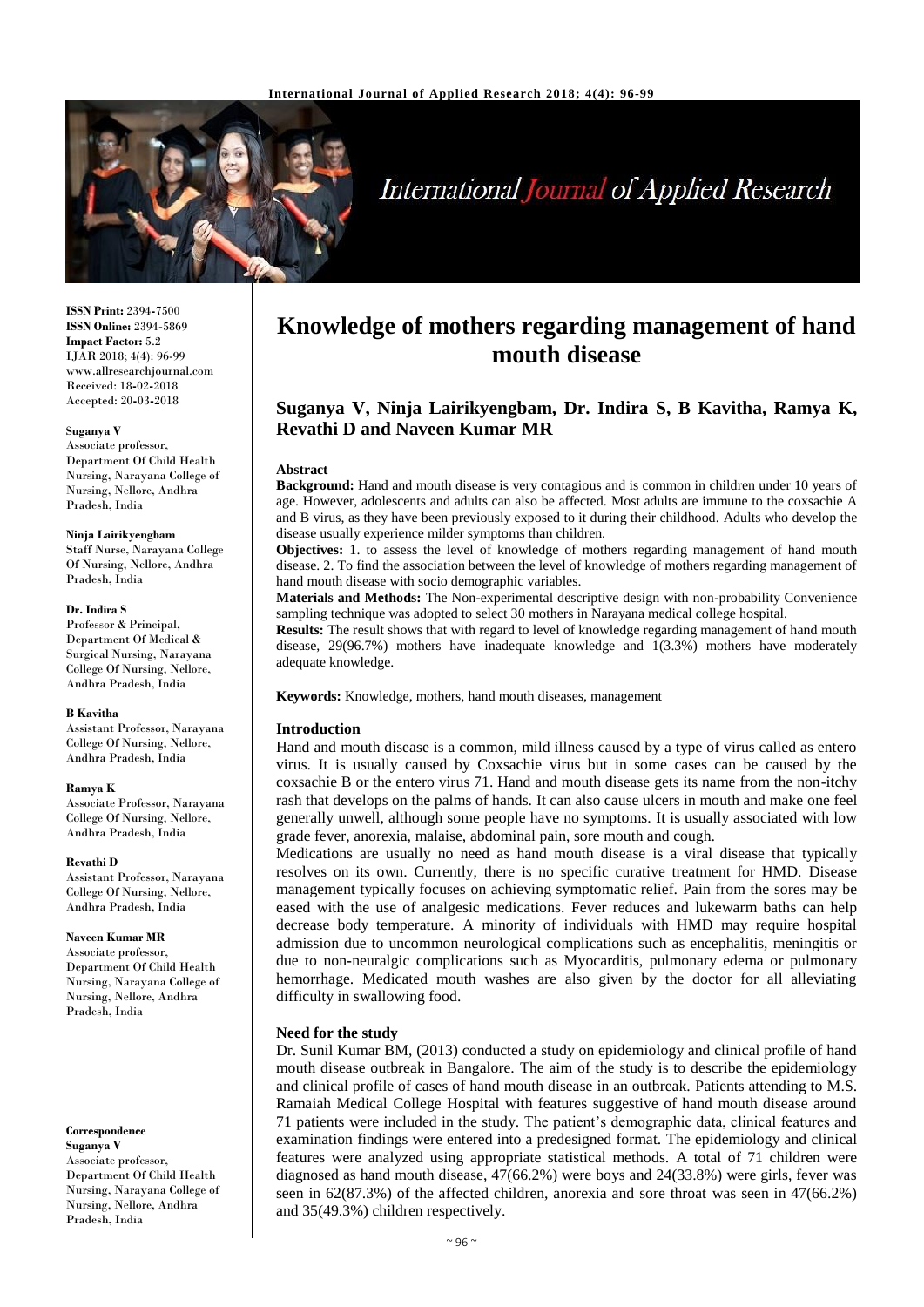The study concluded that hand and mouth disease affected mainly children in the age group of 1**-**10 years, affected more boys than girls, complete recovery without any major complications was seen in the present outbreak. The characteristic clinical features will be helpful in early diagnosis of hand mouth disease and will help in looking for any complications occurring in hand mouth disease.

### **Statement of the Problem**

**"A Study to Assess the Knowledge of Mothers Regarding Management of Hand Mouth Disease at Narayana Medical College Hospital, Nellore" Objectives**

- To assess the level of knowledge of mothers regarding management of hand mouth disease.
- To find the association between the level of knowledge of mothers regarding management of hand mouth disease with their selected socio**-**demographic variables.

## **Delimitations:** The study is delimited to

- The mothers of under five children only.
- Those mothers available at the time of data collection.
- The sample size of 30 mothers only.

# **Methodology**

**Research approach:** A quantitative research approach.

**Research Design:** Non**-**experimental descriptive research design.

**Setting of the Study**: The study was conducted in Narayana Medical College Hospital at Nellore.

**Sampling Technique**: Non probability convenience sampling technique was adopted for the study.

Sample Size: The sample size selected for the study was 30 mothers.

#### **Criteria for Sample Selection**

**Inclusion Criteria:** The inclusive criteria for mothers in the present study were the following:

- 1. The mothers who are willing to participate in the study.
- 2. The mothers who are available during the period of data collection.
- 3. The mother who can read and write Telugu/English.

# **Exclusion Criteria**

- 1. The mothers who are not willing to participate in the study.
- 2. The mothers who are not available at the time of data collection.

## **Description of Tool**

With the help of extensive review from various text books, journals, net sources and guidance by the teachers, the tool was developed to assess the knowledge regarding management of hand**-**mouth disease among mothers in Narayana Medical Hospital, Nellore.

# **The tool is divided into two parts:**

**Part I:** Deals with demographic data namely age, education, occupation, religion, type of family, area of living, number of children, family history source of information, family income.

**Part II:** Deals with questionnaires to assess the knowledge regarding management of hand mouth disease among mothers.

### **Score Interpretation**

The score was given as zero and one to each wrong and right answer respectively.

| Level of knowledge  | <b>Score</b> | Percentage $(\% )$ |
|---------------------|--------------|--------------------|
| Inadequate          | <16          | < 50               |
| Moderately adequate | $16 - 21$    | 50-70              |
| Adequate            | >21          | >75                |

#### **Result and Discussion**

**Table 1:** Frequency and percentage distribution of level of knowledge regarding management of hand mouth disease among mothers. (n=30)

| Level of knowledge     | <b>Frequency</b> (f) | Percentage $(\% )$ |
|------------------------|----------------------|--------------------|
| a) Inadequate          |                      | 96.7               |
| b) Moderately adequate |                      |                    |
| Total                  |                      | 100                |

Table No**-**1: Shows that with regard to level of knowledge regarding management of hand mouth disease 29(96.7%) mothers had inadequate knowledge and 1(3.3%) mothers had moderately adequate knowledge.

**Table 2:** Mean and Standard Deviation of Level of Knowledge Regarding Management of Hand Moth Disease among Mothers.

| <b>Standard deviation</b> |
|---------------------------|
|                           |

Table No**-**2: Shows that the mean knowledge score of mothers of is 11.4 with standard deviation is 3.19.

# **Major Findings of the Study**

- Majority of respondents, 15(50%) are between the age group of 21**-**30 yrs.
- Majority of respondents, 10(33.3%) have completed primary and secondary education.
- Majority of respondents, 12(40%) are housewives.
- Majority of respondents, 11(40%) are Hindus.
- Majority of respondents, 20(66.7%) live in nuclear family.
- Majority of respondents, 15(50%) live in urban area.
- Majority of respondents, 16(53.3%) have two children.
- All of the respondents,  $30(100%)$  do not have any history of hand mouth disease.
- Majority of respondents, 13(43.3%) received information from elders.
- Majority of respondents, 9(30%) earn <5000 rupees per month.
- Majority of respondents, 29(96.7) have inadequate knowledge regarding management of hand mouth disease.
- There is no significant association with the level of knowledge of mothers regarding management of hand mouth disease with regard to age, education, occupation, religion, types of family, area of living, number of children, source of information and family income.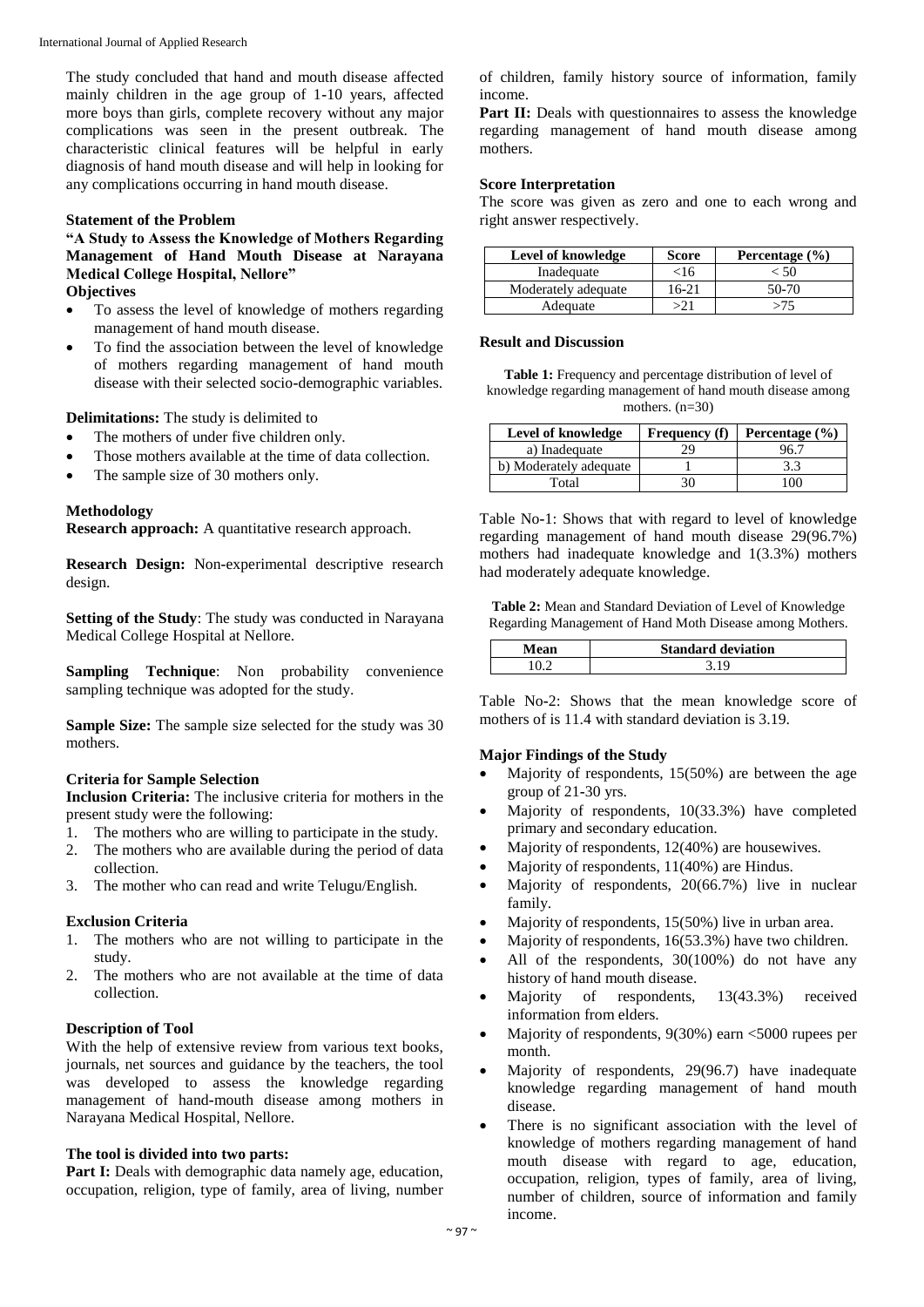#### **Recommendations for the Research**

- The similar study can be conducted to a large number of samples in different settings.
- A comparative study can be done between rural and urban mothers regarding level of knowledge of hand mouth disease.
- Education programmes can be designed to create awareness among mothers of under five children regarding hand mouth disease.
- The study can be conducted among the sample having hand mouth disease in multiple settings as hospital, rural community and urban community culture.

#### **Conclusion**

In the present study the following conclusion were drawn from findings of study.

Majority of the mothers of under five children have inadequate knowledge regarding management of hand mouth disease at Narayana Medical College Hospital, Nellore. Educational programme to be organized on management of hand mouth disease to improve the knowledge of mothers of under five children to reduce the prevalence of hand mouth disease.

### **Reference**

- 1. A textbook of Peadiatric Emergency Medicine by Peter Cameron. 2nd Edition, published by Elsevier Health Science, 2006.
- 2. Gary Brunette W. A text book of CDC health Information for International Travel 2014: The Yellow Book" published by Oxford University Press, 2013.
- 3. World Health Organization. A guide to clinical management and public health response for hand and mouth disease from http://www.wpro.who.int/publications/docs/Guidance for the clinical management of HFMD.pdf.
- 4. World Health Organization: A guide to clinical management and public health response for hand mouth disease (HMD), 2011.
- 5. Baran, Dawber's. Disease of the Nails and their Management by Robert Baran, PPR dawber 3<sup>rd</sup> Edition, published by John Wiley & Sons, 2008.
- 6. Coxsackievirus Infections**-**Advance in Research and Treatment: Edition: scholarly Paper, 2012.
- 7. Vicky Bowden R. A text book of Children and their Families: The Continuum of care, published by Lippincott Williams and Wilkins, 2010, 1329.
- 8. Vincent Lannelli. A text book of the Everything Father's first Year Book: A survival Guide for the First 12 Month of Being a Dad", 2nd revised Edition, published by everything Books, 2005, 2013.
- 9. Education on prevention of nosocomial infection among staff nurses at neonatal intensive care unit in Sri Ramakrishna hospital, Coimbatore. 2014; 3(3):33**-**35
- 10. Care study on status asthmaticus, Narayana Nursing Journal, 2016, 5(2).
- 11. A study to assess the knowledge regarding home management of diarrhoea among mothers of underfive children, International journal of applied research. 2017; 3(5):376**-**380
- 12. Prevalence of Diarrhea among childrens of underfive children Narayana Nursing Journal, 2017.
- 13. Nutritional status of underfive children International journal of applied research. 2017; 3(5):594**-**598.
- 14. A study to assess the effectiveness of video teaching programme on immunization regarding knowledge among the mothers of under five children admitted in pediatric wards of RMMCH at Chidambaram. Narayana Nursing Journal, 2014, 4.
- 15. Ramya K, Dr. S Indira. A study to assess the knowledge regarding recording and interpretation of blood pressure among staff Nurses and Nursing students in Narayana Medical College and Hospital published by Nurses of India. 2016; 17(7):16**-**17.
- 16. Ramya K, Dr. Indira S. A study to assess the knowledge regarding recording and interpretation of respiration of staff nurses and nursing students in Narayana Medical College and Hopital, Nellore, published in Nightingale Nursing Times. 2016; 9(2):37**-**38.
- 17. Ramya K, Dr. Indira S. An exploratory study to assess the factors contributing to childhood obesity among school children at Narayana Medical College and Hospital, Nellore, published nurses of India. 2016; 16(7):21**-**22.
- 18. K Ramya, Dr. Indira S. A study to assess the knowledge of mothers regarding care of low birth weight babies in Narayana Medical college and Hospital, Nellore published in Narayana nursing Journal, 2016; 4(2):29**-**3
- 19. Ramya K, Dr. Indira S. A study to assess the effectiveness of video teaching programme on immunization regarding knowledge among the mothers of under five children admitted in paediatric wards of RMMCH at Nellore published in Narayana nursing Journal, 2014, 2(2).
- 20. Ramya K, Athira babu, Indira S, Suganya Dadam Revathi, Samhita jyothi. Astudy to assess the knowledge regarding oral hygiene among staff Nurses and nursing students in Narayana medical college hospital, Nellore, published in International Journal of Applied Research. 2017; 3(10):153**-**155.
- 21. Ramya K, female infanticide in India Narayana Nursing Journal, 2013; 2(2):2.
- 22. Dadam Ms, Revathi Ms, oniya Kurian T, Mrs swapna N, Ms Suganya V, Ms K Ramya. A Study to assess the knowledge regarding Creche among staff nurses and nursing students in Narayana Medical College Hospital, Nellore, International Journal of Applied Research, 3(10):18**-**121.
- 23. Swapna N, Revathi D, Subhashin N, Arundhathi S, Indira S. A study to assess the Effectiveness of selfinstructional module on nursing care of child under phototherapy among staff nurses at Narayana medical college Hospital, Nellore IJAR, 3(6):1025**-**1027.
- 24. Mrs T, Chandana Ms, Dadam Revathi. A study to assess the knowledge regarding collection of stool specimen for infants among staff nurses and nursing students at Narayana Medical College Hospital, Nellore. International Journal of Applied Research, 3(10):18**-**12.
- 25. Sarithareddy VR, Indira A, Revathi D. A study to assess the knowledge regarding renal rehabilitation among staff nurses in NMCH, Nellore. IJAR. 2017; 3(8):345**-**347.
- 26. Merlin Golda JM, Revathi D, Subhashini N. Assess the effectiveness of cold application on preprocedure (AV fistula puncture) pain among hemodialysis patients in tertiary care hospital, Nellore, International Journal of Applied Research. 2016; 2(6):660**-**664.